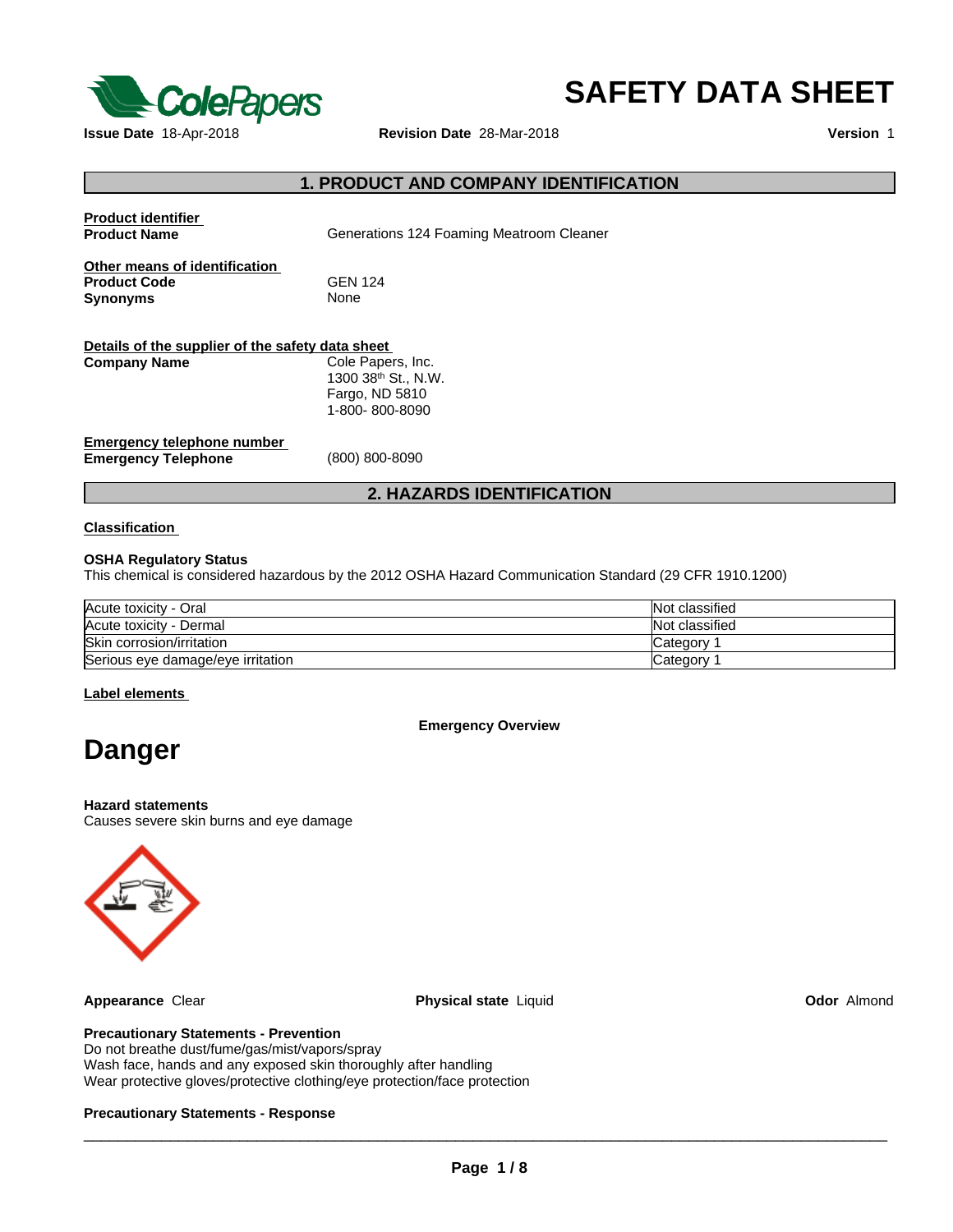Specific Treatment (See Section 4 on the SDS) IF IN EYES: Rinse cautiously with water for several minutes. Remove contact lenses, if present and easy to do. Continue rinsing Immediately call a POISON CENTER or doctor/physician IF ON SKIN (or hair): Remove/Take off immediately all contaminated clothing. Rinse skin with water/shower Wash contaminated clothing before reuse IF INHALED: Remove victim to fresh air and keep at rest in a position comfortable for breathing Immediately call a POISON CENTER or doctor/physician IF SWALLOWED: Rinse mouth. DO NOT induce vomiting Drink plenty of water Immediately call a POISON CENTER or doctor/physician

#### **Precautionary Statements - Storage**

Store locked up

**Precautionary Statements - Disposal** Disposal should be in accordance with applicable regional, national and local laws and regulations

#### **Hazards not otherwise classified (HNOC) Other Information**

Unknown Acute Toxicity 0.04% of the mixture consists of ingredient(s) of unknown toxicity

# **3. COMPOSITION/INFORMATION ON INGREDIENTS**

| Chemical Name             | <b>CAS No.</b>          | Weight-% | Trade Secret |
|---------------------------|-------------------------|----------|--------------|
| 2-butoxvethanol           | ⊥-76- <sup>-</sup><br>. |          |              |
| Laureth Sulfate<br>Sodium | 9004-82-4               |          |              |

\*The exact percentage (concentration) of composition has been withheld as a trade secret.

|                                                             | <b>4. FIRST AID MEASURES</b>                                                                                                                                                                                                                                                                                |  |
|-------------------------------------------------------------|-------------------------------------------------------------------------------------------------------------------------------------------------------------------------------------------------------------------------------------------------------------------------------------------------------------|--|
| First aid measures                                          |                                                                                                                                                                                                                                                                                                             |  |
| <b>General advice</b>                                       | Immediate medical attention is required.                                                                                                                                                                                                                                                                    |  |
| <b>Skin Contact</b>                                         | Immediate medical attention is required. Wash off immediately with soap and plenty of<br>water while removing all contaminated clothes and shoes.                                                                                                                                                           |  |
| Eye contact                                                 | Immediate medical attention is required. Rinse immediately with plenty of water, also under<br>the eyelids, for at least 15 minutes. Keep eye wide open while rinsing. Do not rub affected<br>area.                                                                                                         |  |
| <b>Inhalation</b>                                           | Remove to fresh air. Call a physician or poison control center immediately. If not breathing,<br>give artificial respiration. If breathing is difficult, give oxygen.                                                                                                                                       |  |
| Ingestion                                                   | Immediate medical attention is required. Do NOT induce vomiting. Drink plenty of water.<br>Never give anything by mouth to an unconscious person. Remove from exposure, lie down.<br>Clean mouth with water and drink afterwards plenty of water. Call a physician or poison<br>control center immediately. |  |
| Self-protection of the first aider                          | Use personal protective equipment as required. Avoid contact with skin, eyes or clothing.                                                                                                                                                                                                                   |  |
| Most important symptoms and effects, both acute and delayed |                                                                                                                                                                                                                                                                                                             |  |
| <b>Symptoms</b>                                             | Any additional important symptoms and effects are described in Section 11: Toxicology<br>Information.                                                                                                                                                                                                       |  |
|                                                             | Indication of any immediate medical attention and special treatment needed                                                                                                                                                                                                                                  |  |
| Note to physicians                                          | Product is a corrosive material. Use of gastric lavage or emesis is contraindicated.<br>Possible perforation of stomach or esophagus should be investigated. Do not give                                                                                                                                    |  |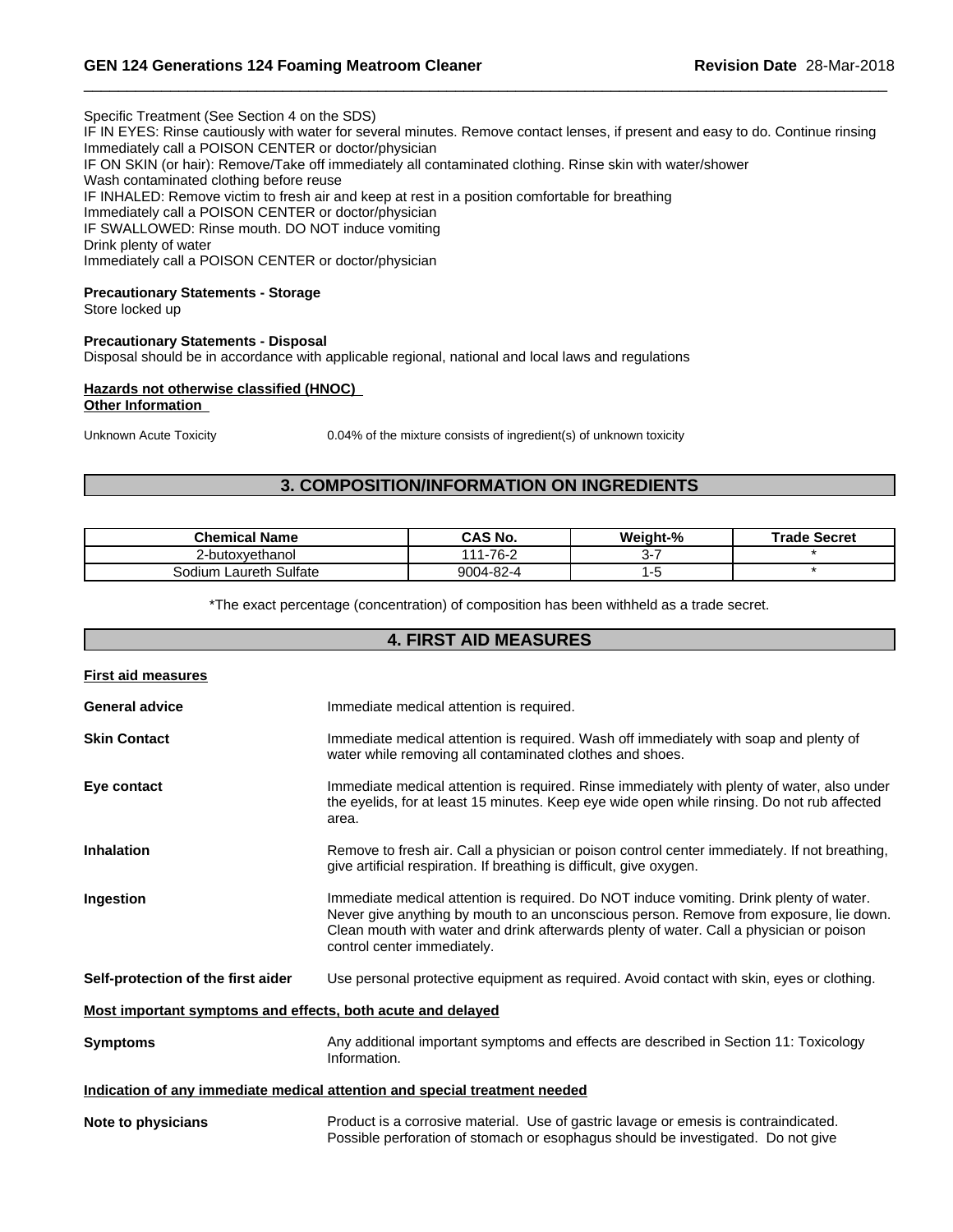chemical antidotes. Asphyxia from glottal edema may occur. Marked decrease in blood pressure may occur with moist rales, frothy sputum, and high pulse pressure. Treat symptomatically.

# **5. FIRE-FIGHTING MEASURES**

#### **Suitable extinguishing media**

Use extinguishing measures that are appropriate to local circumstances and the surrounding environment.

**Unsuitable extinguishing media** Caution: Use of water spray when fighting fire may be inefficient.

#### **Specific hazards arising from the chemical**

The product causes burns of eyes, skin and mucous membranes. Thermal decomposition can lead to release of irritating and toxic gases and vapors. In the event of fire and/or explosion do not breathe fumes.

#### **Explosion data Sensitivity to Mechanical Impact** None. **Sensitivity to Static Discharge** None.

#### **Protective equipment and precautions for firefighters**

As in any fire, wear self-contained breathing apparatus pressure-demand, MSHA/NIOSH (approved or equivalent) and full protective gear.

# **6. ACCIDENTAL RELEASE MEASURES**

#### **Personal precautions, protective equipment and emergency procedures**

with water.

| <b>Personal precautions</b>                          | Evacuate personnel to safe areas. Use personal protective equipment as required. Avoid<br>contact with skin, eyes or clothing. Keep people away from and upwind of spill/leak.                                                                        |
|------------------------------------------------------|-------------------------------------------------------------------------------------------------------------------------------------------------------------------------------------------------------------------------------------------------------|
| <b>Environmental precautions</b>                     |                                                                                                                                                                                                                                                       |
| <b>Environmental precautions</b>                     | Do not allow into any storm sewer drains, lakes, streams, ponds, estuaries, oceans or other<br>surface water bodies. Should not be released into the environment. Dispose of according to<br>all local city, state and federal rules and regulations. |
| Methods and material for containment and cleaning up |                                                                                                                                                                                                                                                       |
| <b>Methods for containment</b>                       | Prevent further leakage or spillage if safe to do so.                                                                                                                                                                                                 |
| Methods for cleaning up                              | Dike far ahead of liquid spill for later disposal. Soak up with inert absorbent material. Take<br>up mechanically, placing in appropriate containers for disposal. Clean contaminated surface                                                         |

#### **7. HANDLING AND STORAGE**

thoroughly. Prevent product from entering drains. Dam up. After cleaning, flush away traces

# **Precautions for safe handling Advice on safe handling** Use personal protective equipment as required.Avoid contact with skin, eyes or clothing. Ensure adequate ventilation, especially in confined areas. In case of insufficient ventilation, wear suitable respiratory equipment. Use only with adequate ventilation and in closed systems. **Conditions for safe storage, including any incompatibilities Storage Conditions** Keep out of the reach of children. Keep containers tightly closed in a dry, cool and well-ventilated place. Keep in properly labeled containers. **Incompatible materials Incompatible with strong acids and bases. Incompatible with oxidizing agents.**

# **8. EXPOSURE CONTROLS/PERSONAL PROTECTION**

**Control parameters**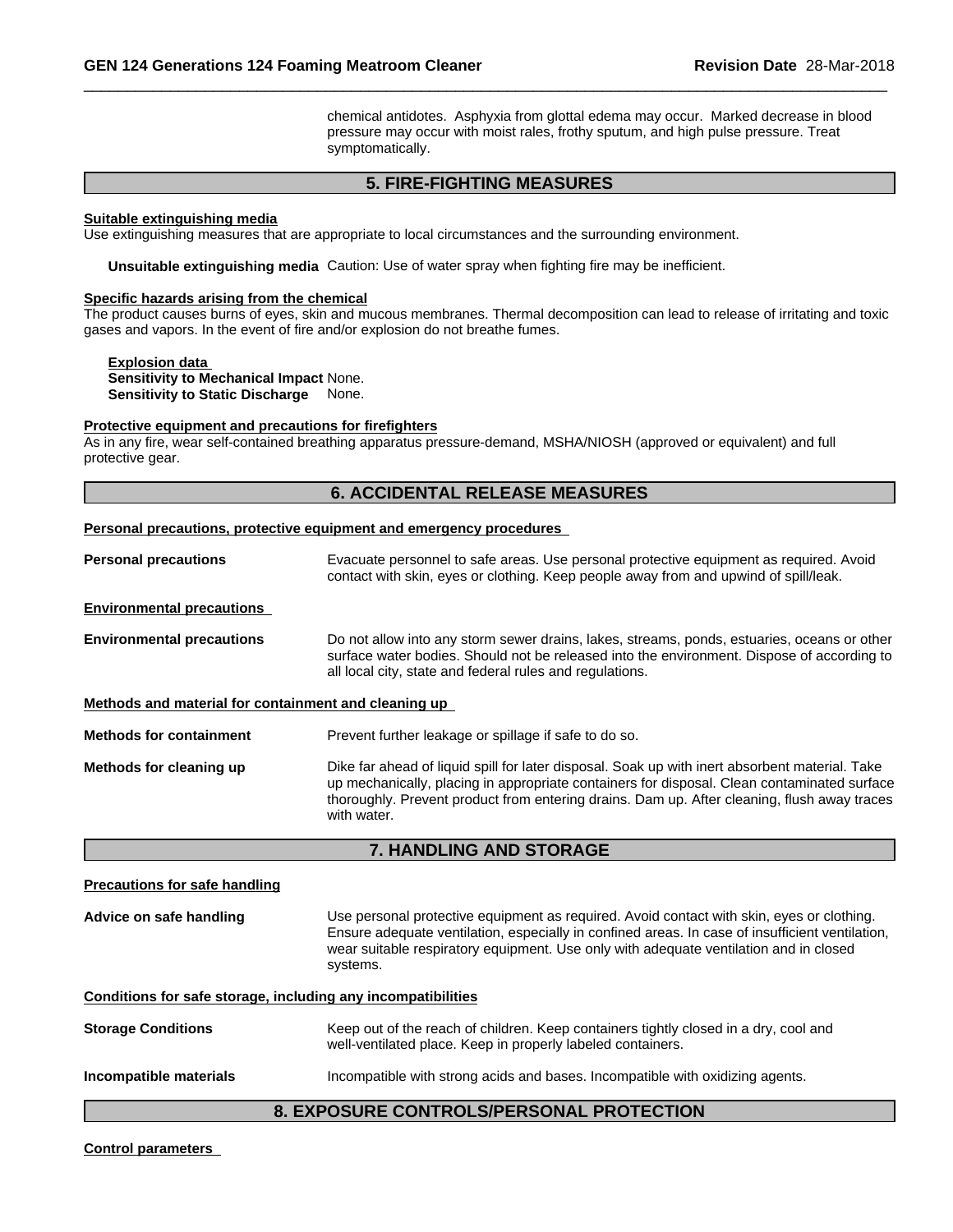| LADUJUIU UUIUUIIIIUJ          |                             |                                                                                                                           |                                                          |
|-------------------------------|-----------------------------|---------------------------------------------------------------------------------------------------------------------------|----------------------------------------------------------|
| <b>Chemical Name</b>          | <b>ACGIH TLV</b>            | <b>OSHA PEL</b>                                                                                                           | <b>NIOSH IDLH</b>                                        |
| 2-butoxyethanol<br>111-76-2   | TWA: 20 ppm                 | TWA: 50 ppm<br>TWA: 240 mg/m <sup>3</sup><br>(vacated) TWA: 25 ppm<br>(vacated) TWA: $120 \text{ mg/m}^3$<br>(vacated) S* | IDLH: 700 ppm<br>TWA: 5 ppm<br>TWA: 24 mg/m <sup>3</sup> |
| Sodium Hydroxide<br>1310-73-2 | Ceiling: $2 \text{ mg/m}^3$ | TWA: $2 \text{ mg/m}^3$<br>(vacated) Ceiling: $2 \text{ mg/m}^3$                                                          | IDLH: $10 \text{ mg/m}^3$<br>Ceiling: $2 \text{ mg/m}^3$ |

**Exposure Guidelines** .

*NIOSH IDLH Immediately Dangerous to Life or Health*

**Other Information** Vacated limits revoked by the Court of Appeals decision in AFL-CIO v.OSHA, 965 F.2d 962 (11th Cir., 1992).

# **Appropriate engineering controls**

| Showers, Eyewash stations & Ventilation systems.                                                                                                                                                                                                                                                                                                                                                            |  |  |
|-------------------------------------------------------------------------------------------------------------------------------------------------------------------------------------------------------------------------------------------------------------------------------------------------------------------------------------------------------------------------------------------------------------|--|--|
| Individual protection measures, such as personal protective equipment                                                                                                                                                                                                                                                                                                                                       |  |  |
| Tight sealing safety goggles. Wear a face shield if splashing hazard exists.                                                                                                                                                                                                                                                                                                                                |  |  |
| Wear impervious protective clothing, including boots, gloves, lab coat, apron or coveralls,<br>as appropriate, to prevent skin contact.                                                                                                                                                                                                                                                                     |  |  |
| If exposure limits are exceeded or irritation is experienced, NIOSH/MSHA approved<br>respiratory protection should be worn. Positive-pressure supplied air respirators may be<br>required for high airborne contaminant concentrations. Respiratory protection must be<br>provided in accordance with current local regulations.                                                                            |  |  |
| When using do not eat, drink or smoke. Keep away from food, drink and animal feeding<br>stuffs. Contaminated work clothing should not be allowed out of the workplace. Regular<br>cleaning of equipment, work area and clothing is recommended. Avoid contact with skin,<br>eyes or clothing. Take off all contaminated clothing and wash it before reuse. Wear suitable<br>gloves and eye/face protection. |  |  |
|                                                                                                                                                                                                                                                                                                                                                                                                             |  |  |

# **9. PHYSICAL AND CHEMICAL PROPERTIES**

# **Information on basic physical and chemical properties**

| <b>Physical state</b>               | Liquid                     |                  |  |
|-------------------------------------|----------------------------|------------------|--|
| Appearance                          | Clear                      |                  |  |
| Color                               | Pink                       |                  |  |
| Odor                                | Almond                     |                  |  |
| Odor threshold                      | No Information available   |                  |  |
| <b>Property</b>                     | Values                     | Remarks • Method |  |
| рH                                  | 12.0 - 13.0                |                  |  |
| <b>Specific Gravity</b>             | 1.025                      |                  |  |
| <b>Viscosity</b>                    | $<$ 25 cP @ 25 $\degree$ C |                  |  |
| <b>Melting point/freezing point</b> | No Information available   |                  |  |
| <b>Flash point</b>                  | $>200$ °F                  |                  |  |
| Boiling point / boiling range       | $>212$ ° F (at 760 mm Hg)  |                  |  |
| <b>Evaporation rate</b>             | No Information available   |                  |  |
| Flammability (solid, gas)           | No data available          |                  |  |
| <b>Flammability Limits in Air</b>   |                            |                  |  |
| <b>Upper flammability limit:</b>    | No Information available   |                  |  |
| Lower flammability limit:           | No Information available   |                  |  |
| Vapor pressure                      | No Information available   |                  |  |
| Vapor density                       | No Information available   |                  |  |
| <b>Water solubility</b>             | Complete                   |                  |  |
| <b>Partition coefficient</b>        | No Information available   |                  |  |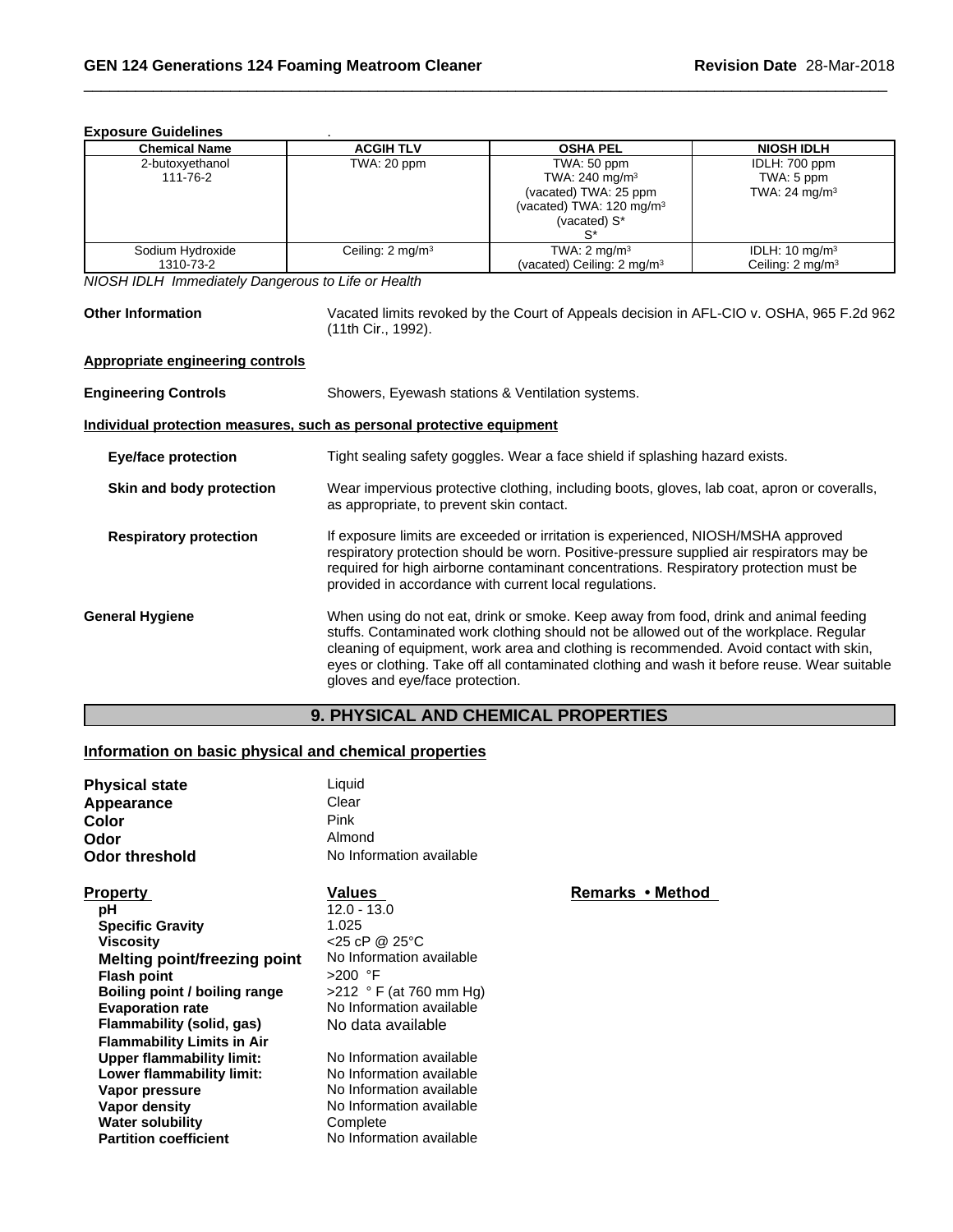| <b>Autoignition temperature</b>  | No Information available |
|----------------------------------|--------------------------|
| <b>Decomposition temperature</b> | No Information available |
| Other Information                |                          |
| <b>Density Lbs/Gal</b>           | 8.55                     |
| <b>VOC Content (%)</b>           | 5                        |

# **10. STABILITY AND REACTIVITY**

#### **Reactivity**

No data available

#### **Chemical stability**

Stable under recommended storage conditions.

#### **Possibility of Hazardous Reactions**

None under normal processing.

#### **Conditions to avoid**

Exposure to air or moisture over prolonged periods.

#### **Incompatible materials**

Incompatible with strong acids and bases. Incompatible with oxidizing agents.

#### **Hazardous Decomposition Products**

Thermal decomposition can lead to release of irritating and toxic gases and vapors.

# **11. TOXICOLOGICAL INFORMATION**

#### **Information on likely routes of exposure**

#### **Product Information**

| <b>Inhalation</b>   | Avoid breathing vapors or mists. Inhalation of vapors in high concentration may cause<br>severe irritation or burns to the respiratory tract.                                                                                                                       |
|---------------------|---------------------------------------------------------------------------------------------------------------------------------------------------------------------------------------------------------------------------------------------------------------------|
| Eye contact         | Avoid contact with eyes. Corrosive. Causes severe eye damage.                                                                                                                                                                                                       |
| <b>Skin Contact</b> | Avoid contact with skin. Corrosive. Contact with skin may cause severe irritation and burns.<br>Maybe harmful if absorbed through skin.                                                                                                                             |
| Ingestion           | Do not taste or swallow. Ingestion causes acute irritation and burns to the mucous<br>membranes of the mouth, trachea, esophagus and stomach. Ingestion may result in the<br>absorption of potentially harmful amounts leading to possible liver and kidney damage. |

| <b>Chemical Name</b>                  | Oral LD50            | Dermal LD50         | <b>Inhalation LC50</b>                           |
|---------------------------------------|----------------------|---------------------|--------------------------------------------------|
| 2-butoxyethanol<br>1111-76-2          | $= 470$ mg/kg (Rat)  | = 99 mg/kg (Rabbit) | $= 486$ ppm (Rat) $4 h = 450$ ppm<br>$Rat$ ) 4 h |
| Sodium Laureth Sulfate<br>  9004-82-4 | $= 1600$ mg/kg (Rat) |                     |                                                  |

#### **Information on toxicological effects**

**Symptoms** No Information available.

#### **Delayed and immediate effects as well as chronic effects from short and long-term exposure**

| <b>Corrosivity</b>     |              | Causes burns. Extremely corrosive and destructive to tissue. Risk of serious damage to   |     |      |  |  |
|------------------------|--------------|------------------------------------------------------------------------------------------|-----|------|--|--|
|                        | eves.        |                                                                                          |     |      |  |  |
| <b>Sensitization</b>   |              | No Information available.                                                                |     |      |  |  |
| Germ cell mutagenicity |              | No Information available.                                                                |     |      |  |  |
| Carcinogenicity        |              | The table below indicates whether each agency has listed any ingredient as a carcinogen. |     |      |  |  |
| <b>Chemical Name</b>   | <b>ACGIH</b> | <b>IARC</b>                                                                              | NTP | OSHA |  |  |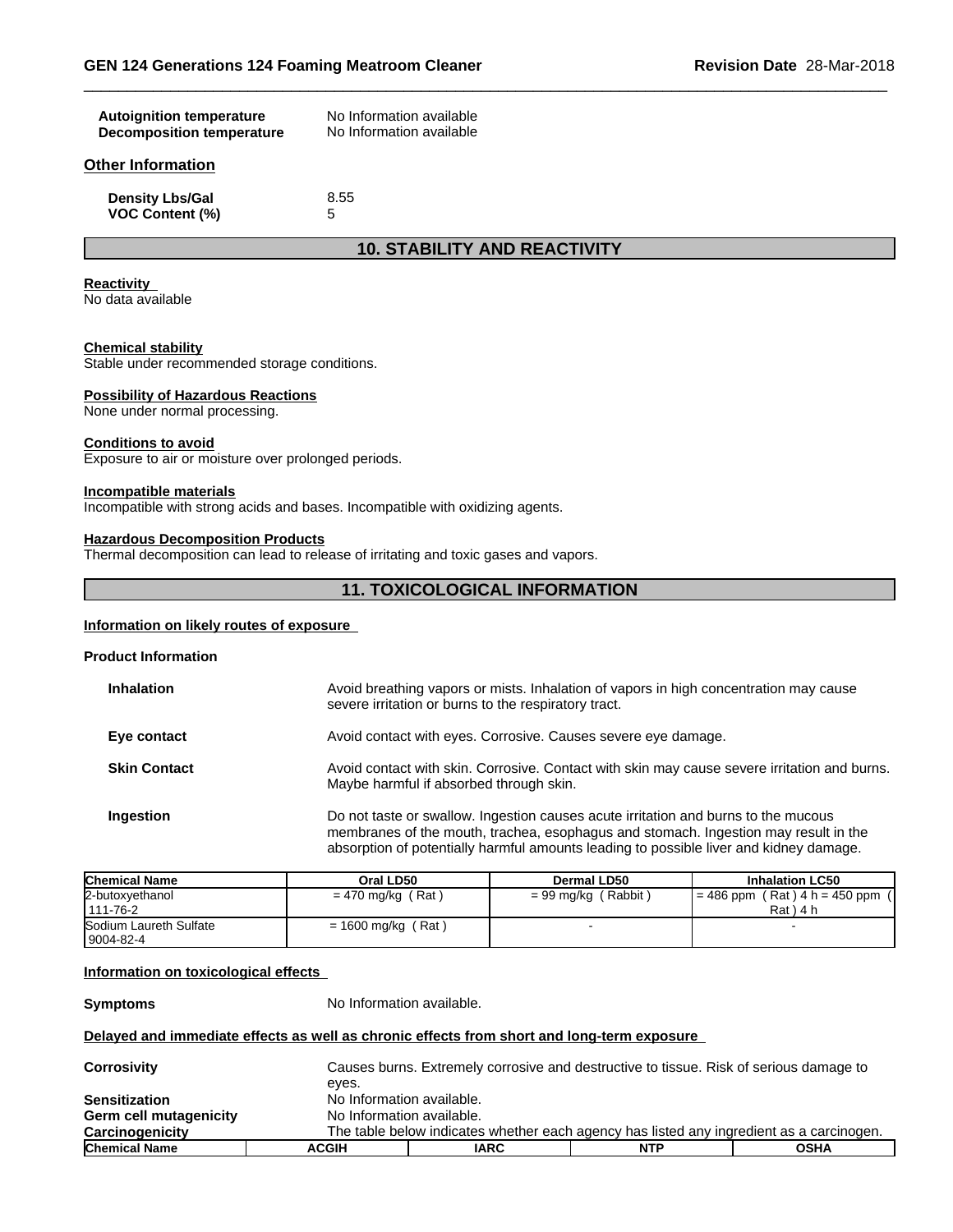| 2-butoxyethanol<br>111-76-2                                                   | A <sub>3</sub>                                                           | Group 3                                                                                                                                                                                                                                                                                                                                                                                                                   |                                                                                          |  |  |
|-------------------------------------------------------------------------------|--------------------------------------------------------------------------|---------------------------------------------------------------------------------------------------------------------------------------------------------------------------------------------------------------------------------------------------------------------------------------------------------------------------------------------------------------------------------------------------------------------------|------------------------------------------------------------------------------------------|--|--|
|                                                                               | <b>ACGIH (American Conference of Governmental Industrial Hygienists)</b> |                                                                                                                                                                                                                                                                                                                                                                                                                           |                                                                                          |  |  |
| A3 - Animal Carcinogen                                                        |                                                                          |                                                                                                                                                                                                                                                                                                                                                                                                                           |                                                                                          |  |  |
| Group 3 -Not classifiable as a human carcinogen                               | IARC (International Agency for Research on Cancer)                       |                                                                                                                                                                                                                                                                                                                                                                                                                           |                                                                                          |  |  |
|                                                                               | No Information available.                                                |                                                                                                                                                                                                                                                                                                                                                                                                                           |                                                                                          |  |  |
| <b>Reproductive toxicity</b>                                                  |                                                                          |                                                                                                                                                                                                                                                                                                                                                                                                                           |                                                                                          |  |  |
| <b>STOT - single exposure</b>                                                 | No Information available.                                                |                                                                                                                                                                                                                                                                                                                                                                                                                           |                                                                                          |  |  |
| <b>STOT - repeated exposure</b><br><b>Chronic toxicity</b>                    | No Information available.                                                |                                                                                                                                                                                                                                                                                                                                                                                                                           | Chronic exposure to corrosive fumes/gases may cause erosion of the teeth followed by jaw |  |  |
| Target organ effects                                                          | system, Skin.                                                            | necrosis. Bronchial irritation with chronic cough and frequent attacks of pneumonia are<br>common. Gastrointestinal disturbances may also be seen. Avoid repeated exposure.<br>Possible risk of irreversible effects. May cause adverse effects on the bone marrow and<br>blood-forming system. May cause adverse liver effects.<br>Blood, Central nervous system, EYES, hematopoietic system, Kidney, Liver, Respiratory |                                                                                          |  |  |
| <b>Aspiration hazard</b>                                                      |                                                                          | No Information available.                                                                                                                                                                                                                                                                                                                                                                                                 |                                                                                          |  |  |
| Numerical measures of toxicity - Product Information                          |                                                                          |                                                                                                                                                                                                                                                                                                                                                                                                                           |                                                                                          |  |  |
| <b>Unknown Acute Toxicity</b>                                                 |                                                                          |                                                                                                                                                                                                                                                                                                                                                                                                                           | 0.04% of the mixture consists of ingredient(s) of unknown toxicity                       |  |  |
| The following values are calculated based on chapter 3.1 of the GHS document. |                                                                          |                                                                                                                                                                                                                                                                                                                                                                                                                           |                                                                                          |  |  |
| ATEmix (oral)                                                                 | 7,590.00 mg/kg                                                           |                                                                                                                                                                                                                                                                                                                                                                                                                           |                                                                                          |  |  |
| <b>ATEmix (dermal)</b>                                                        | 22,000.00 mg/kg                                                          |                                                                                                                                                                                                                                                                                                                                                                                                                           |                                                                                          |  |  |
| ATEmix (inhalation-dust/mist)                                                 | 30.00 mg/l                                                               |                                                                                                                                                                                                                                                                                                                                                                                                                           |                                                                                          |  |  |

# **12. ECOLOGICAL INFORMATION**

### **Ecotoxicity**

0.04% of the mixture consists of components(s) of unknown hazards to the aquatic environment

| <b>Chemical Name</b>        | Algae/aquatic plants                | <b>Fish</b>                         | <b>Crustacea</b>                |
|-----------------------------|-------------------------------------|-------------------------------------|---------------------------------|
| 2-butoxyethanol             |                                     | 1490: 96 h Lepomis macrochirus      | 1698 - 1940: 24 h Daphnia magna |
| 111-76-2                    |                                     | mg/L LC50 static 2950: 96 h         | mg/L EC50 1000: 48 h Daphnia    |
|                             |                                     | Lepomis macrochirus mg/L LC50       | magna mg/L EC50                 |
| Sodium Metasilicate         |                                     | 210: 96 h Brachydanio rerio mg/L    | 216: 96 h Daphnia magna mg/L    |
| 6834-92-0                   |                                     | LC50 semi-static 210: 96 h          | EC <sub>50</sub>                |
|                             |                                     | Brachydanio rerio mg/L LC50         |                                 |
| Tetrasodium EDTA            | 1.01: 72 h Desmodesmus              | 59.8: 96 h Pimephales promelas      | 610: 24 h Daphnia magna mg/L    |
| 64-02-8                     | subspicatus mg/L EC50               | mg/L LC50 static 41: 96 h Lepomis   | EC50                            |
|                             |                                     | macrochirus mg/L LC50 static        |                                 |
| Sodium Hydroxide            |                                     | 45.4: 96 h Oncorhynchus mykiss      |                                 |
| 1310-73-2                   |                                     | mg/L LC50 static                    |                                 |
| Trisodium nitrilotriacetate | 560 - 1000: 96 h Chlorella vulgaris | 93 - 170: 96 h Pimephales promelas  | 560 - 1000: 48 h Daphnia magna  |
| 5064-31-3                   | mg/L EC50                           | mg/L LC50 flow-through 252: 96 h    | mg/L LC50                       |
|                             |                                     | Lepomis macrochirus mg/L LC50       |                                 |
|                             |                                     | 560 - 1000: 96 h Oryzias latipes    |                                 |
|                             |                                     | mg/L LC50 semi-static 72 - 133: 96  |                                 |
|                             |                                     | h Oncorhynchus mykiss mg/L LC50     |                                 |
|                             |                                     | static 560 - 1000: 96 h Poecilia    |                                 |
|                             |                                     | reticulata mg/L LC50 560 - 1000: 96 |                                 |
|                             |                                     | h Poecilia reticulata mg/L LC50     |                                 |
|                             |                                     | semi-static 470: 96 h Pimephales    |                                 |
|                             |                                     | promelas mg/L LC50 static 175 -     |                                 |
|                             |                                     | 225: 96 h Lepomis macrochirus       |                                 |
|                             |                                     | mg/L LC50 static 560 - 1000: 96 h   |                                 |
|                             |                                     | Oryzias latipes mg/L LC50 114: 96   |                                 |
|                             |                                     | h Pimephales promelas mg/L LC50     |                                 |

#### **Persistence and degradability**

No Information available.

#### **Bioaccumulation**

Bioaccumulative potential.

| <b>Chemical Name</b> | <b>Partition coefficient</b> |
|----------------------|------------------------------|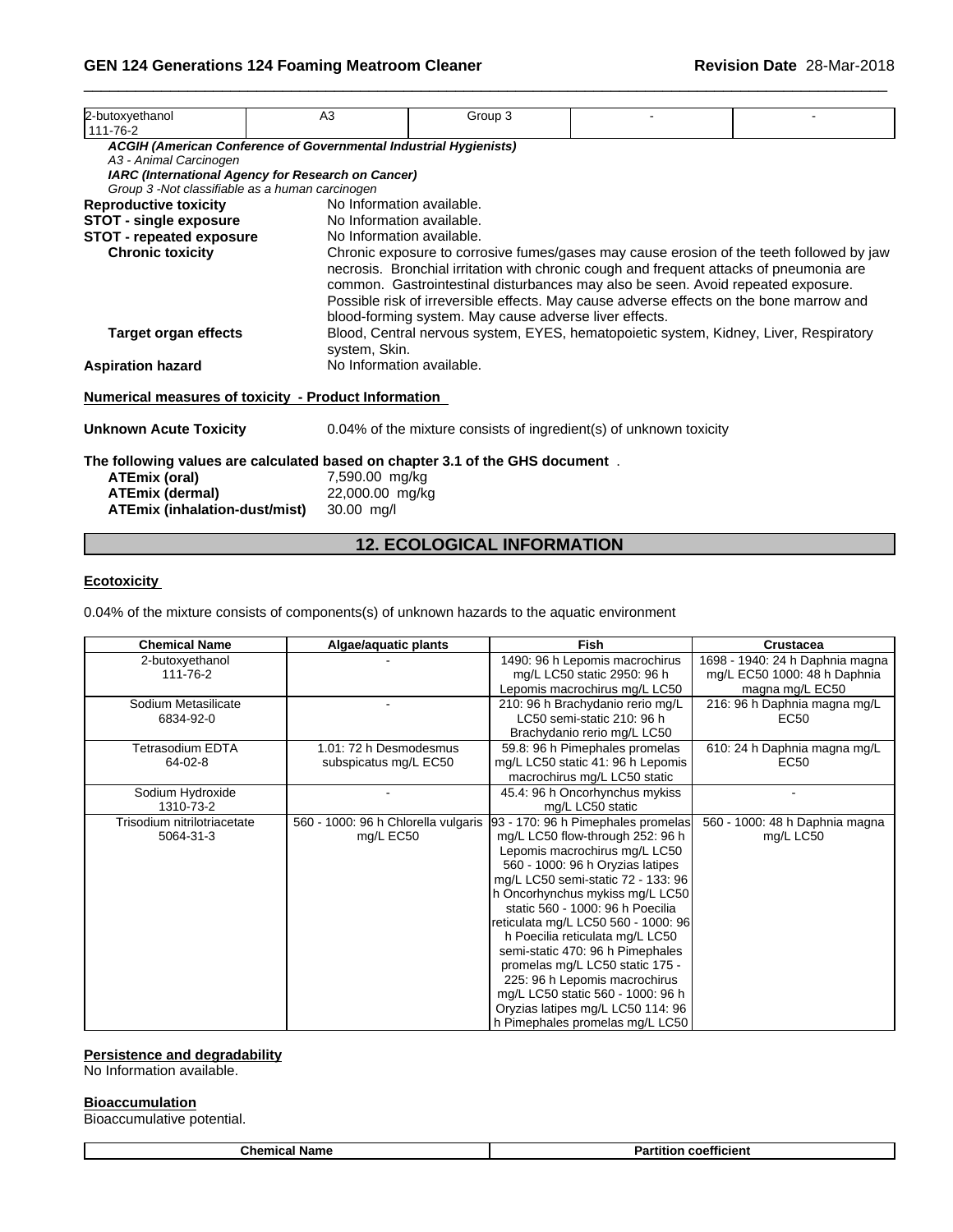| <br>.<br>.<br>⊸~<br>$\sim$ $\sim$ $\sim$ $\sim$ $\sim$ $\sim$ | -<br>. .<br><b>U.O</b> I |
|---------------------------------------------------------------|--------------------------|
|                                                               |                          |

**Other adverse effects** No Information available

#### **13. DISPOSAL CONSIDERATIONS**

| Waste treatment methods       |                                                                                                        |
|-------------------------------|--------------------------------------------------------------------------------------------------------|
| Disposal of wastes            | Disposal should be in accordance with applicable regional, national and local laws and<br>regulations. |
| <b>Contaminated packaging</b> | Do not reuse container.                                                                                |

#### **14. TRANSPORT INFORMATION**

The basic description below is specific to the container size. This information is provided for at a glance DOT information. Please refer to the container and/or shipping papers for the appropriate shipping description before tendering this material for shipment. For additional information, please contact the distributor listed in section 1 of this SDS.

**TDG** Not regulated

# **15. REGULATORY INFORMATION**

|                                  | יוט. ווערוויר וויור וויור וויור וויור |  |
|----------------------------------|---------------------------------------|--|
| <b>International Inventories</b> |                                       |  |
| TSCA                             | Complies                              |  |
| <b>DSL/NDSL</b>                  | Complies                              |  |

#### **Legend:**

 **TSCA** - United States Toxic Substances Control Act Section 8(b) Inventory  **DSL/NDSL** - Canadian Domestic Substances List/Non-Domestic Substances List

#### **US Federal Regulations**

#### **SARA 313**

Section 313 of Title III of the Superfund Amendments and Reauthorization Act of 1986 (SARA). This product contains a chemical or chemicals which are subject to the reporting requirements of the Act and Title 40 of the Code of Federal Regulations, Part 372

| <b>Chemical Name</b>                  | <b>SARA 313 - Threshold Values %</b> |  |
|---------------------------------------|--------------------------------------|--|
| 2-butoxyethanol - 111-76-2            | 1.0                                  |  |
| <b>SARA 311/312 Hazard Categories</b> |                                      |  |
| Acute health hazard                   | Yes                                  |  |
| <b>Chronic Health Hazard</b>          | Yes                                  |  |
| <b>Fire hazard</b>                    | No                                   |  |
| Sudden release of pressure hazard     | No                                   |  |
| <b>Reactive Hazard</b>                | No                                   |  |

#### **CWA (Clean WaterAct)**

This product does not contain any substances regulated as pollutants pursuant to the Clean Water Act (40 CFR 122.21 and 40 CFR 122.42)

#### **CERCLA**

This material, as supplied, does not contain any substances regulated as hazardous substances under the Comprehensive Environmental Response Compensation and Liability Act (CERCLA) (40 CFR 302) or the Superfund Amendments and Reauthorization Act (SARA) (40 CFR 355). There may be specific reporting requirements at the local, regional, or state level pertaining to releases of this material

#### **US State Regulations**